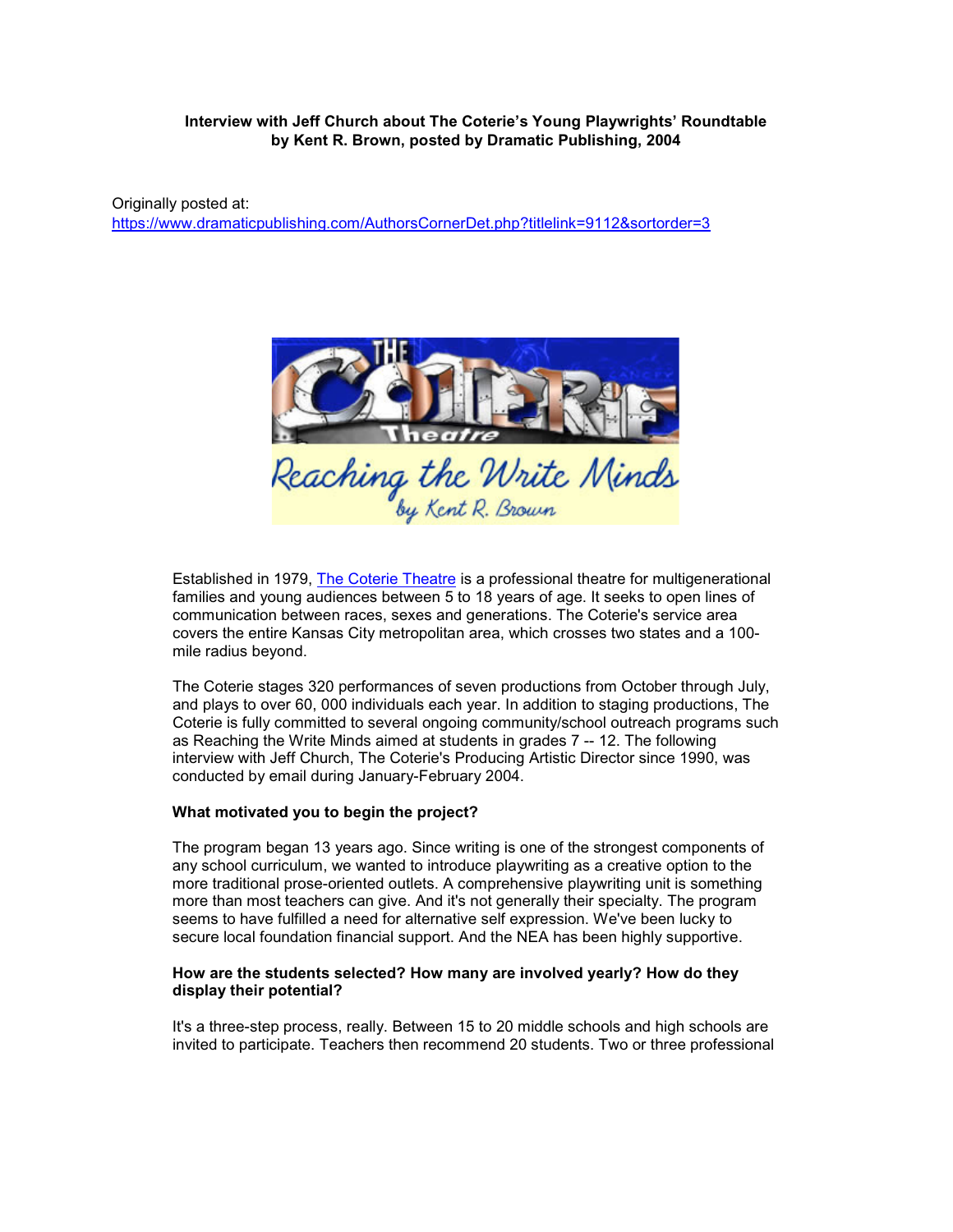playwrights in the Kansas City area conduct several five-hour seminars with about 20 students in each seminar. They learn to create settings and characters and the basics about creating scenarios. One favorite exercise to get them writing quickly is to show them pictures of interesting people in an intriguing setting. All we say is, "Jump in at the point of conflict," and they begin placing them in situations and writing dialogue for the characters. This warms the kids up and doesn't bog them down with exposition and setup. In fact, they often hide their exposition much better by doing it this way.

### **What guidelines do you ask the teachers to keep in mind?**

We ask teachers to identify students they feel would do well with playwriting and dialogue. We contact all the schools in our service area, public, private, parochial, whatever. As a result, it's a very multi-ethnic group that reflects the city we live in. We tell teachers to go with their hunches and not pick students by whether they get all "A's" in their classes. If you think about it, playwriting often is not concerned with traditional rules of grammar and punctuation. Kids who have an ear to the pavement and have listened and observed their peers do quite well for us.

#### **The students have now completed the five-hour seminar. What next?**

From the 400 students, the seminar leaders recommend between 45 to 60 student writers for what we call the Roundtable phase. I interview them in an effort to gauge their real interest. I'm looking for the kind of student who would be writing plays on their own time whether they are selected or not. We want individuals we think are willing to work with others, as peer critics and fellow artists. Eventually, including those students we invite back from the previous Roundtable, about 30 or so start the Roundtable process. Generally they meet on a bi-monthly basis on Sundays at the theater. They develop their ideas, share their drafts, read each other's plays and monologues. This year we have 33 Roundtable members. Some are more active than others due to their schedules, etc. I'd say we see 20 to 25 at any one session.

# **Do you place any restrictions on them or on the material they decide to write about?**

Restrictions would only hold them back. The only thing I'm strict about in a Roundtable session is not talking during someone else's reading. I really ask for full focus. I also think they learn how to criticize without judgment. Peer playwrights never let a fellow playwright get away with a gun being the solution to anything in a piece of writing, nor do they let a novice playwright think we'll cry at a suicide play. They are nice, but frank with one another in saying that they predicted an obvious solution a mile away. The highly melodramatic plays are politely called "After School Specials." They are a savvy group. If we do it right, everyone feels by the end of the Roundtable like they helped everyone else's play.

### **What themes and characters seem to grab their imaginations?**

Over 13 years, the range of themes, topics and subjects I've seen makes my head spin. You can't put a pen in a young playwright's hand and expect him or her to be polite. They may not obey any of the genre rules. Once a young teen female wrote a highly comic play about two girls slipping out of the house to go see some boyfriends. Turns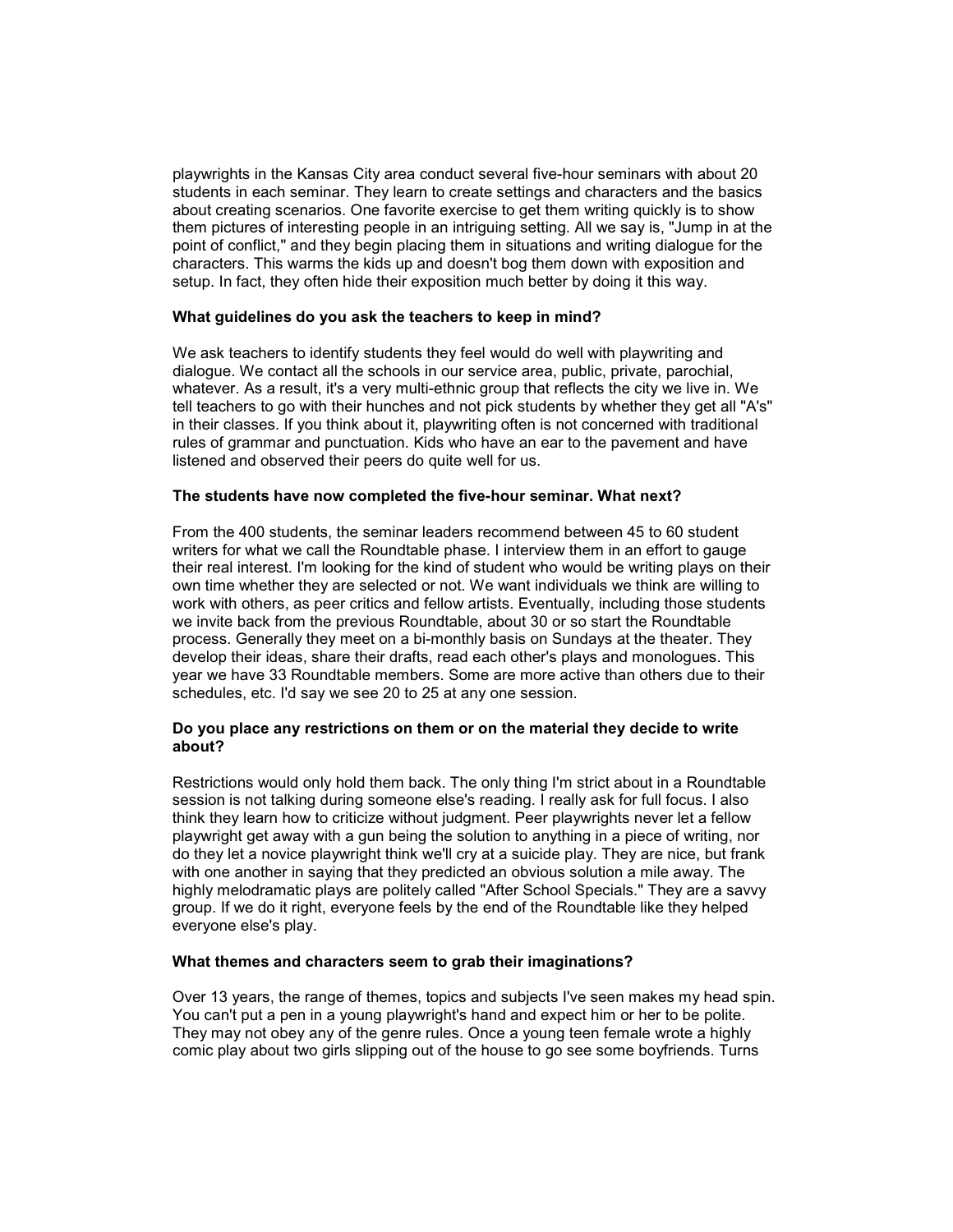out the guys are bad, and they're at a crack house...and it was very dangerous. It was very exciting. We dubbed that play "Lucy and Ethel Go to the Crack House."

Other plays explore what it's like to be the best friend of someone gay in high school. One examined the startled feelings friends have when their fellow student is caught with a "hit list." One comic piece of science fiction set out to explain the big bang theory of the universe. One student jumped back to the late 60s with a monologue expressing sentiments about participation in war. Each year the students continue to astonish us with their diversity and distinctive view of life. It's very exciting.

#### **How do you go about selecting which pieces will be featured in the Festival?**

I select those pieces that seem most ready for public presentation. The emphasis throughout has been on development, and everybody's plays or monologues are at different levels of completion. But every playwright should feel some sense of ownership to the work being selected. They've all responded to each other's drafts and ideas.

### **What about those students whose work is not chosen?**

Most understand that not everyone's work can be featured in the Festival.Often they'll find production outlets in the community. Some of their schools have said they'd stage the work even if it is not selected for Festival exposure. There have been a few instances where someone's done a great deal of rewrites and the play is just not right for us ...perhaps it's too long and I can't find a good one or two scene cutting... maybe it's material that is just too R-rated. Either way, I try to personally work with the playwright to understand why we decided as we did.

### **So, it's Festival time. What actually goes on?**

We'll present selections from 12 to 14 short plays or monologues in rotation over a three-day period for audiences numbering between 800 to 1000. The Festival is the most provocative weekend of the year for us. In preparation, we've hired professional directors and equity actors in the city who perform under the staged-reading code. Everyone is exceptionally dedicated to the playwright and the play they are working on. They feel it's a privilege to get to be on stage letting the new playwrights have their voices. On occasion, we've had playwrights who happen to be amazing performers who can portray a character close to their own age better than any professional actor I could find. In those instances, I've asked them to perform in another playwright's piece. We used to do question and answer sessions after the performances, but no longer. We decided to give more time to putting more plays on the stage. Who wants to give up 20 minutes when we could squeeze in another short play?

#### **Do you keep in touch with the student playwrights after the Festival?**

One of the most important aspects of the Coterie's Young Playwrights' Roundtable, in my estimation, is our commitment to the young writer for the long haul. Once you're chosen for the program, you remain a member of the Roundtable until you graduate from high school, as long as your interest is strong, of course, and you attend the sessions and work on new material. So each year there will be continuing writers from previous Roundtables. When we bring on a writer who is in junior high, we feel we really get to know him or her pretty well. You see tremendous growth over that period of time.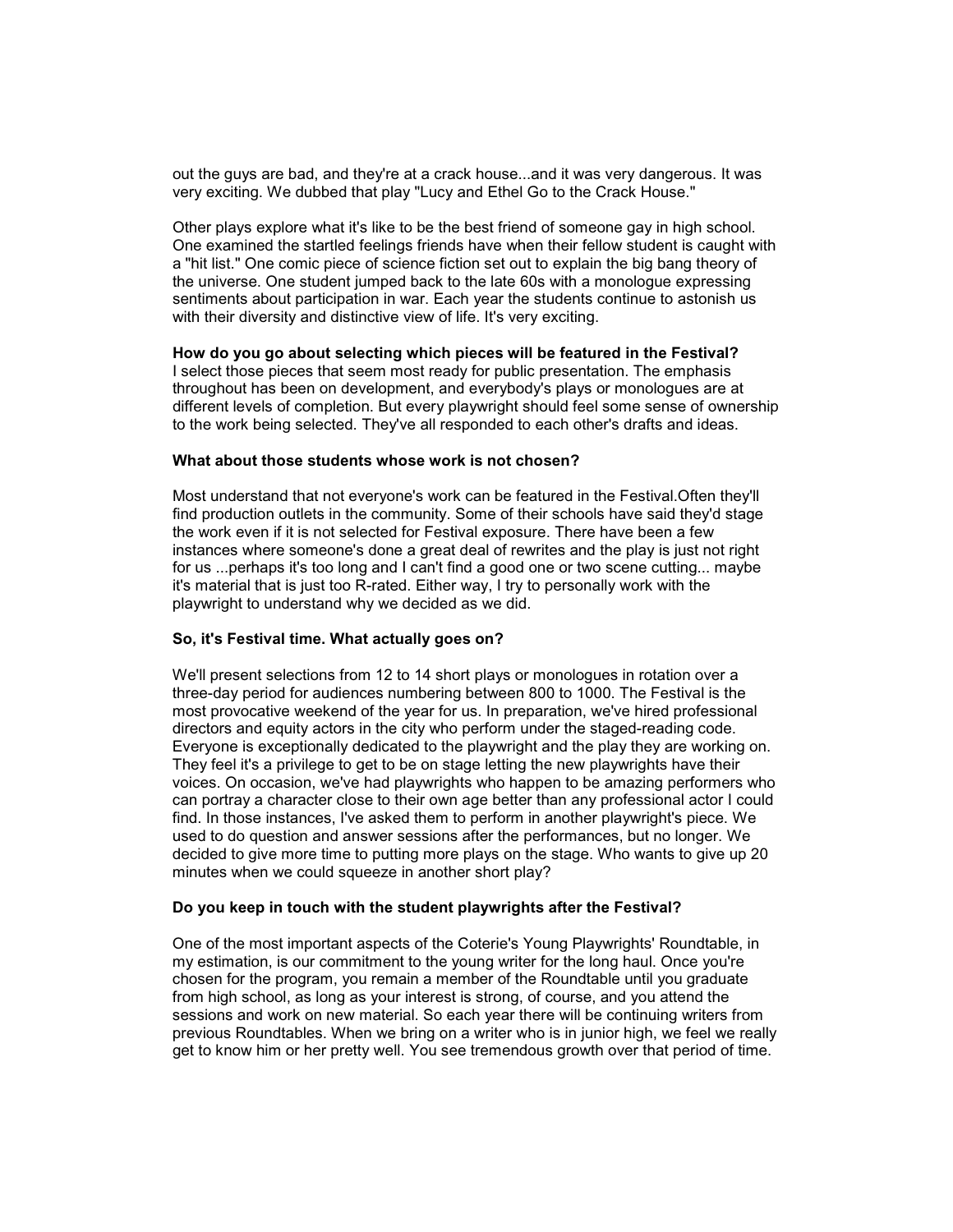All Roundtable playwrights get to see all the plays here at no charge, too.

Several have gone on to major in theatre in college or have gone into the field in some capacity. Christina Anderson, for example, developed a one-woman performance piece called "Construction of a Black Diva" that she performed in our festival. She later went on to do it for TCG conferences in San Francisco and Minneapolis, as well as for the audiences at the Mark Taper Forum. She recently graduated from Brown.

### **What's the lasting benefit to your student playwright?**

I think the most important thing is they find kids like themselves. Kids that have creative thoughts and ideas. We received a letter for Connie Lim, from Grandview Alternative School, who just had her play done last year. In it she says "Before I was accepted to the Coterie, writing was something I played at; I never took it seriously. When I was asked to interview for you, I thought it a lost cause because I didn't think I was a real writer. I thought that real writers were the authors promoting their best sellers in L.A. .... I never felt that I belonged anywhere because I was the kid that liked to write and read. For a long time I actually hid it from my peers for fear of being taunted. Except with other members of the Roundtable it was like: finally, teenagers my own age I can relate to. They shared the same passion with me and they were proud of it. It was only after my entire school came to see my monologue at the festival that I have come out of my shell."

### **That must be very satisfying.**

It is, yes. But what is really satisfying is that their growth and confidence came out of their own effort. The clearest thing they learn is that you learn playwriting by doing it, sharing it, and then rewriting it again and again until it is as clear and as strong as you can make it. All other benefits derive from the commitment to creating the best work possible.

# **Thanks for your time. And good luck.**

You're welcome. Thank you.

**Kent R. Brown** is a director, editor and playwright whose works have been produced throughout Canada, Belgium, The Netherlands, Australia and the United States. American venues include People's Light & Theatre Company, Walnut Street Theatre, Greenbrier Valley Theatre, Orlando Repertory, BoarsHead Theater, West Coast Ensemble, Boston Theatre Works, Moving Arts, The Side Project and Pulse Ensemble. Titles include *Two Beers and a Hook Shot*, *Larry's Favorite Chocolate Cake*, *Designer Genes*, *Playtime*, *The Seduction of Chaos*, *Reduced for Quick Sale*, *The View From Sunset Towers*, *Lover Boy*, *Welcome to Four Way: The Town That Time Forgot*, *A Trick of the Light*, *Gooney Bird Greene and Her True Life Adventures*, *The Hound of the Baskervilles: A Comic Thriller Starring Shirley Holmes and Jennie Watson* and *Gooney Bird Greene and Her Fabulous Animal Parade*. His works have earned prizes from Mill Mountain Theatre, McLaren Comedy Festival, Boston Theatre Marathon, George R. Kernodle, Pulse Ensemble and Denver Center Theatre Festival competitions as well as a Drama-Logue Award for Excellence in Writing for *Valentines and Killer Chili*, and a Beverly Hills Theatre Guild/Julie